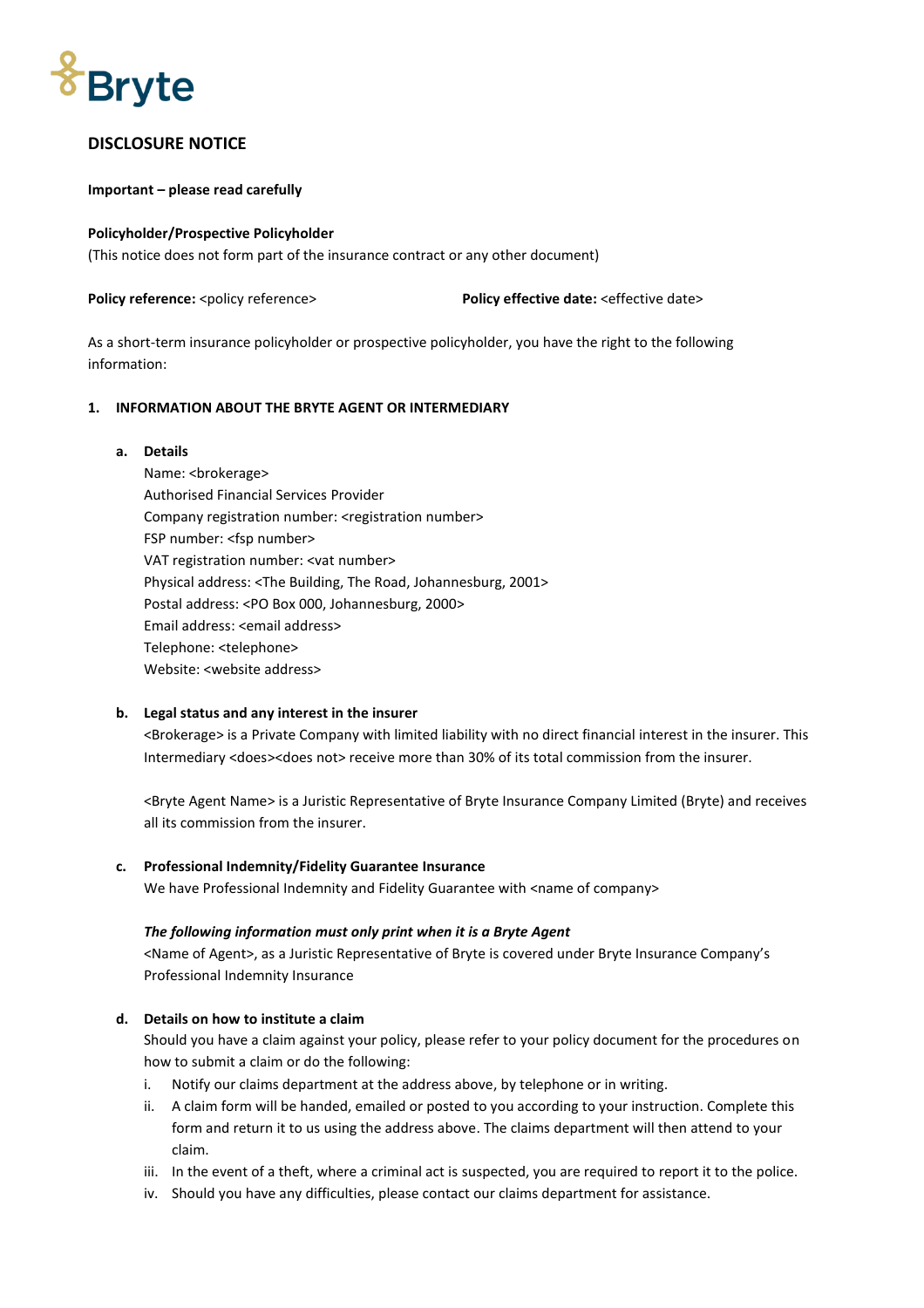# **Bryte**

- **e. Compliance information of the Bryte Agent or Intermediary** Compliance Officer: <name of compliance officer> Postal address: <PO Box 0000, Devon Valley, 0000> Email address: <email address> Telephone: <telephone> Website: <website address>
- **f. Rand amount of fees and commission payable (VAT inclusive)** Fees: <R0.00> Commission: <R0.00>

#### **g. Written mandate to act on behalf of insurer (where applicable)** This is only applicable in respect of an Intermediary/Bryte Agent who has been authorised to bind policies on behalf of the insurer.

#### **2. INFORMATION ABOUT THE ADMINISTRATOR**

#### **a. Details**

Name: <Demonstration Administrator> Authorised Financial Services Provider Company registration number: <registration number> FSP number: <fsp number> VAT registration number:<vat number> Physical address: <The Building, The Road, Johannesburg, 2001> Postal address: <PO Box 000, Johannesburg, 2000> Email address: <email address> Telephone: <telephone> Website: <website address>

#### **b. Compliance information of the Administrator**

Compliance Officer: <name of compliance officer> Postal address: <PO Box 0000, Devon Valley, 0000> Email address: <email address> Telephone: <telephone> Website: <website address>

# **c. Legal status and any interest in the insurer** *The following info must only print when the administrator is the Broker* <Demonstration Administrator> is a Private Company with limited liability with no direct financial interest

in the insurer. This administrator <does><does not> receive more than 30% of its total commission from the insurer.

**d. Professional Indemnity/Fidelity Guarantee Insurance** We have Professional Indemnity and Fidelity Guarantee with <name of company>

# **3. INFORMATION ABOUT THE INSURER**

**a. Details**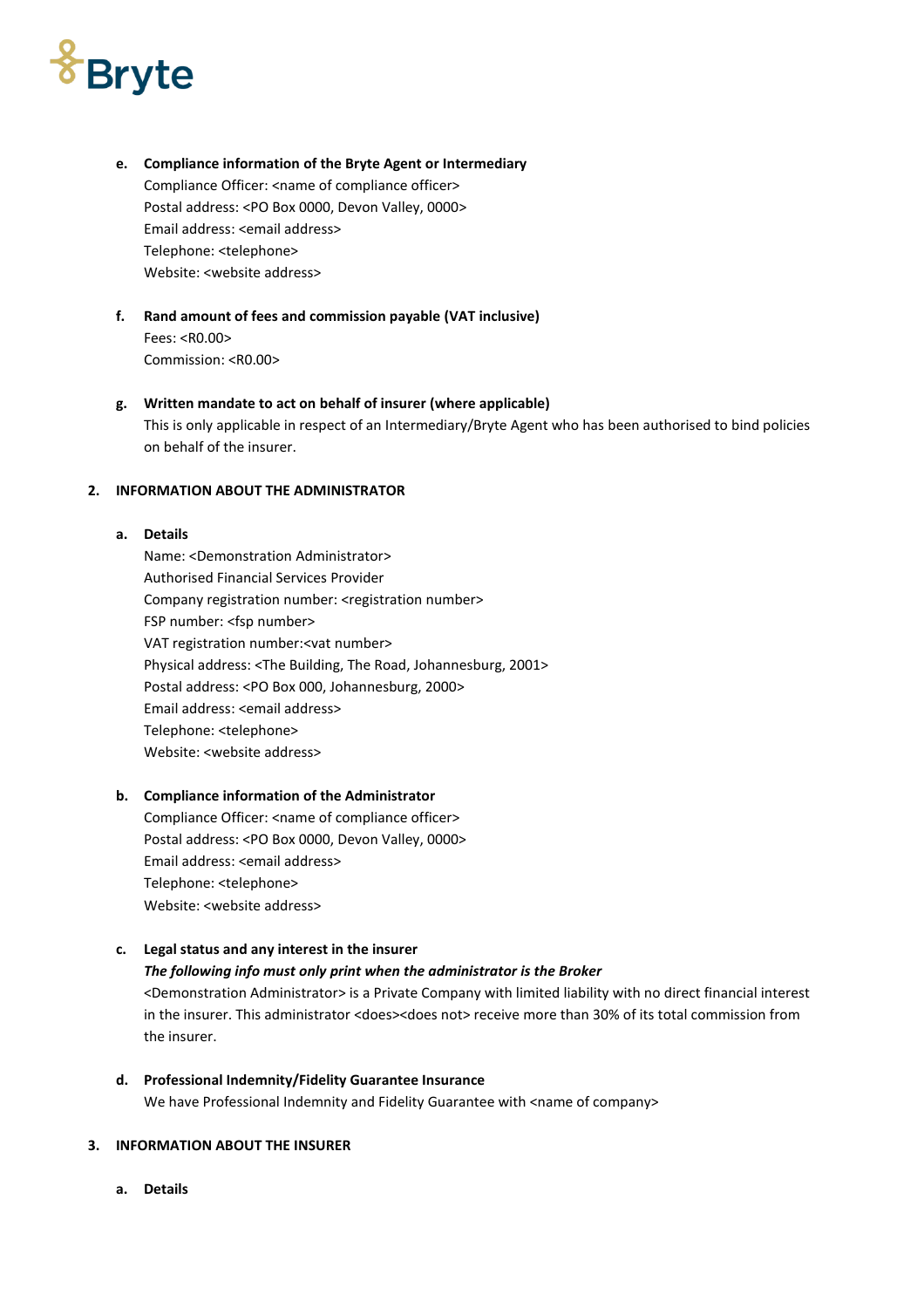# *<i><u><b>S*Bryte</u>

Name: Bryte Insurance Company Limited Authorised Financial Services Provider Company registration number: 1965/006764/06 FSP number: 17703 VAT registration number: 4530103581 Services: Advice and Intermediary Categories: Short Term Insurance (Personal Lines and Commercial Lines) Professional Indemnity and Guarantee: Bryte has Professional Indemnity and Fidelity Guarantee Insurance Physical address: Head Office, 15 Marshall Street, Ferreirasdorp, Johannesburg, 2001 Postal address: PO Box 61489, Marshalltown, 2107 Email address: corporate.communications@brytesa.com Telephone: +27 (0) 11 370 9111 Website: www.brytesa.com

# **b. Contact details of the compliance department**

The Compliance Officer Bryte Insurance Company Limited Legal and Compliance Department Postal address: PO Box 61489, Marshalltown, 2107 Email: [Compliance@brytesa.com](mailto:Compliance@brytesa.com) Telephone: +27 (0) 11 370 9111 Contact person: Wynand Louw

# **c. Details of how to institute a claim or complaint**

Claims are normally instituted through the **Bryte Agent, Intermediary or Administrator** as applicable and described in this document. Complaints can be referred either to the compliance officer at the above address or telephone number or the Complaints Management Desk details below refer to section 6.

#### **d. Type of policy involved**

Your policy is a <type of product> insurance policy – refer to the policy wording for full details.

#### **e. Extent of premium obligations you assume as policyholder**

Your premium obligations are: Insurance Cover Premium: <premium> Inclusive of: Commission: <commission> Binder fees: <br/> <br/>binder fees>

#### **Policyholder fee(s) charged by Intermediary/Administrator/Bryte Agent**

Policyholder fee(s): <amount> Plus VAT: <vat> Total payable: <total>

#### **f. Premium grace period**

Payment, due date and consequence of non-payment. Refer to section 4.

#### **g. Binder Fee (where applicable)**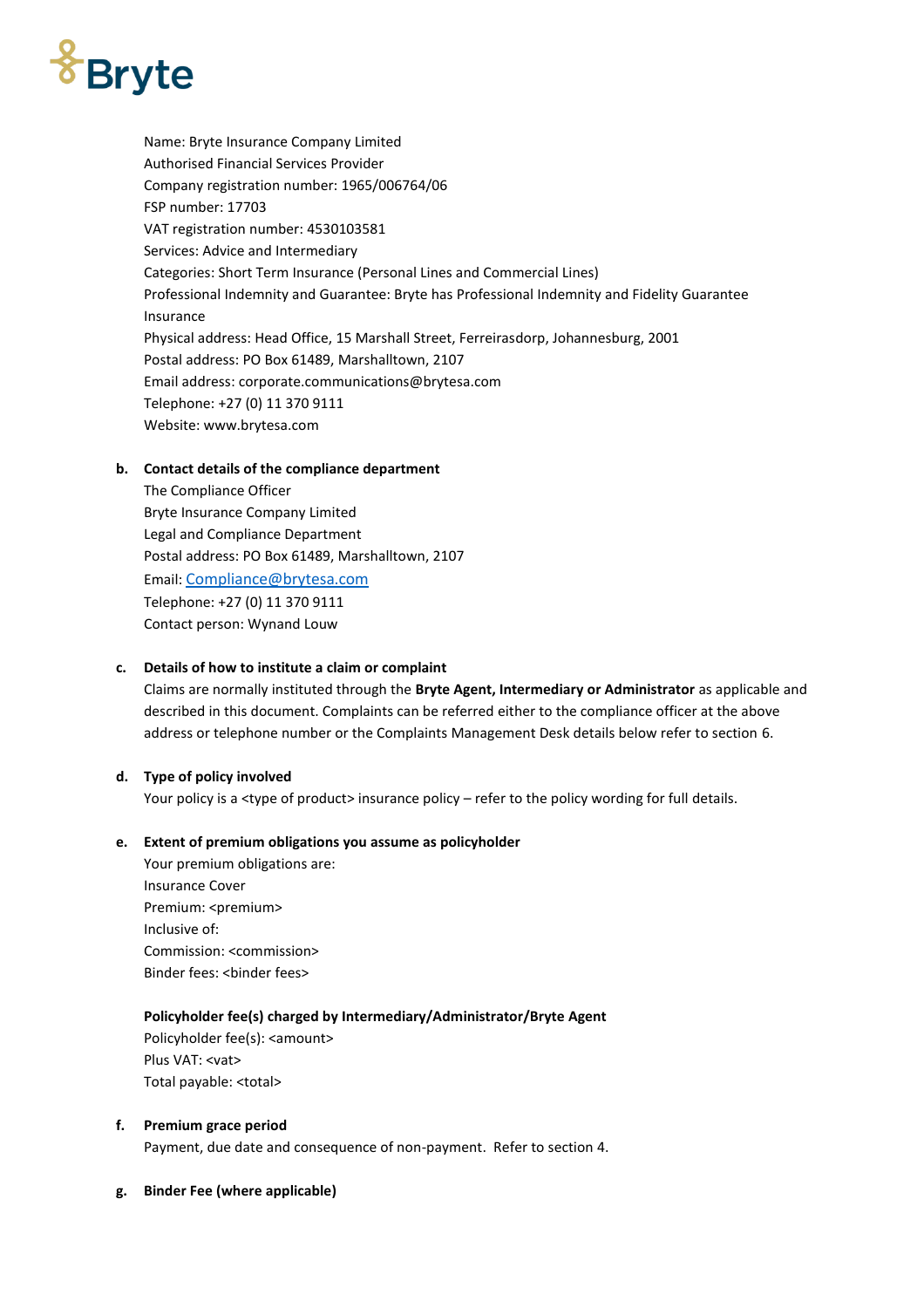# **Bryte**

The binder fee of<%> is paid to <Demonstration Brokerage> in accordance with the binder agreement with Bryte Insurance Company Limited. Refer 3(e)

#### **4. PREMIUM PAYMENT**

#### **Annual premium payment**

For cover to start, we must receive your premium within 31 days of the start date. If we do not receive your premium, your policy will not start. If you want to renew your policy, we must receive your premium within 31 days of the anniversary date. If your payment is not received the policy will not renew. You will only have cover up to midnight on the last day of the year for which we have received a premium.

#### **Monthly premium payment**

**a. If you pay monthly in advance** and cannot collect the premium on the debit order date, we will try to debit your bank account on the next debit order date with the outstanding premium and the new premium due for the current month.

In the event that only one premium is received, this premium will be utilised for the first monthly unpaid premium. The current month's premium will remain unpaid and will be re-debited at the next debit order date. If we are still unable to collect this premium, the policy will end on the last day of the month for which we received a premium. **If you have a claim** during a period when a debit order has not been paid (depending on the reason for being unpaid), at the company's discretion, we will consider the claim only when we have received the outstanding premium.

**b. If you pay monthly in arrears** and we cannot collect the premium on the debit order date, we will try to debit your account again with the same premium on the 15th of the following month.

If we still cannot collect the premium, the policy will end on the last day of the month for which we received a premium. **If you have a claim** during a period when a debit order has not been paid (depending on the reason for being unpaid), at the company's discretion, we will consider the claim only when we have received the outstanding premium.

**PCF: The total sum of the monthly debit order that exceeds the annual premium as disclosed above, relates to an 8% PCF interest charge levied on the annual premium. The 8% PCF interest charge is VAT exempt in terms of the VAT Act. (If applicable)**

# **5. WAIVER OF RIGHTS**

**Section 21** of the Code of Conduct provides that no provider may request or induce in any manner a customer to waive any right or benefit conferred on the customer by, or in terms of, any provisions of this code, or recognise any such waiver by the customer and any such waiver is null and void.

#### **6. COMPLAINTS MANAGEMENT DESK**

#### **a. Non-Claims Complaints**

In the event of you being dissatisfied with any services/disclosure aspects or you have any queries, please contact Bryte Insurance Company Limited on: Telephone: 0800 12 11 70 Email address: nonclaimscomplaints@brytesa.com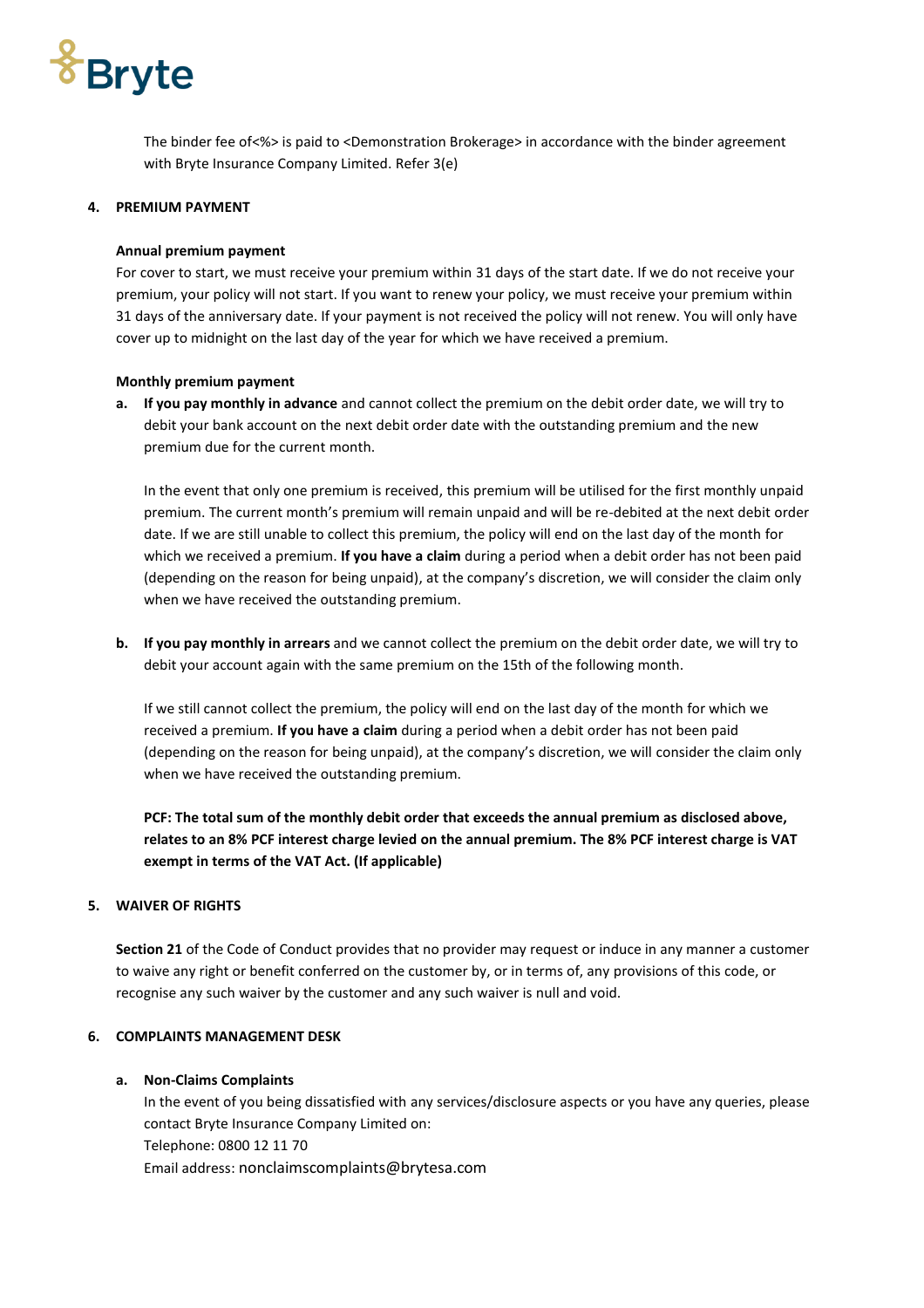# *<u><i><u><b>S*Bryte</u></u>

### **b. Claims Complaints**

In the event of you being dissatisfied with the way in which your claim is being handled, please contact Bryte Insurance Company Limited on: Telephone: 0800 12 11 70 Email address: claims.complaints@brytesa.com

In the event that you want to escalate your claim after discussing it with our claims manager, you can refer it to the Ombudsman for Short-term Insurance.

# **7. ESCALATION OF COMPLAINTS**

# **a. FAIS Ombudsman**

PO Box 74571, Lynwood Ridge, 0040 Telephone: +27 (0) 12 470 9080 Email address: info@faisombud.co.za Website: www.faisombud.co.za

# **b. Ombudsman for Short-term Insurance**

PO Box 32334, Braamfontein, 2017 Telephone: +27 (0) 11 726 8900 Email address[: info@osti.co.za](mailto:info@osti.co.za) Website: [www.osti.co.za](http://www.osti.co.za/)

# **c. Particulars of Registrar of Short-term Insurance**

Financial Sector Conduct Authority PO Box 35655, Menlo Park, 0102 Telephone: +27 (0) 12 428 8000 Toll free: 0800 11 04 43 / 0800 20 20 87 Website: [www.fsca.co.za](http://www.fsca.co.za/)

# **8. FRAUD REPORTING**

If you become aware of irregularities on any policy, you can contact your Insurer. Your call will be treated in confidence:

Free Call Phone: 0800 16 74 64 Unique email: brytesa@tip-offs.com Freepost address: Tip-offs Anonymous, Free Post KZN 138, Umhlanga Rocks, 4320

# **9. OTHER MATTERS OF IMPORTANCE**

- a. You must be informed of any information related to material changes by the Bryte Agent, Intermediary, Insurer or Administrator.
- b. If the information above was given to you verbally, it must be confirmed to you in writing within 31 days.
- c. If any complaint to the broker or to the insurer is not resolved to your satisfaction, you may submit a complaint to the FAIS Ombudsman.
- d. Polygraph or similar tests may be conducted at the discretion of the Insurer in the event of a claim and the failure thereof may not be the sole reason for repudiating a claim.
- e. If premium is paid by debit order it may only be in favour of one person and may not be transferred without your approval.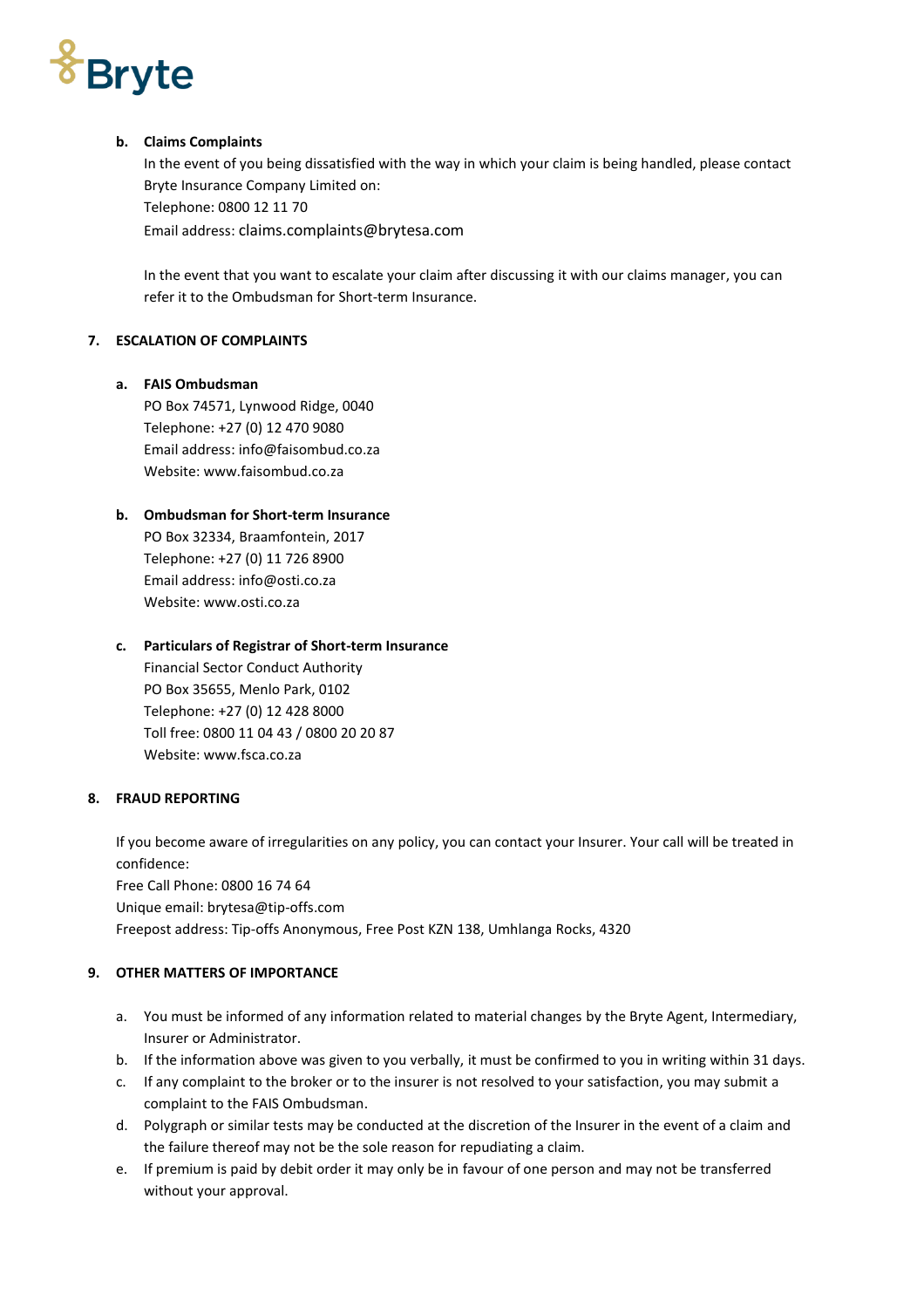# *<u><i><u><b>TBryte</u>*</u>

- f. In the event of cancellation, the insurer must give at least 31 days' notice in writing of the intention to cancel a section or the entire policy.
- g. The insurer is required to give reasons in writing for the rejection of your claim and not the Intermediary, Bryte Agent or Administrator.
- h. Your insurer may not cancel your insurance merely by informing your Intermediary, Bryte Agent or Administrator. There is an obligation to make sure the notice has been sent to you.
- i. You are entitled to a copy of the policy at no extra charge.
- j. Premium Increases
	- i. Annual premium review: Premium increases at renewal of the policy are dependent on the following factors: frequency and severity of the type of claims experienced during the period of any transactions submitted by your intermediary. The application of inflationary increases are applicable on sum insured(s) on your Home (Building), Contents and All Risks sections;
	- ii. Increases in policy benefits: We reserve the right to warrant additional premium if you add any additional cover or increase benefits or cover limits to your policy.
- k. You have the right to request telephonic recordings which will be provided if/where available.
- l. You are obligated to periodically monitor your cover/sum insured, to ensure your policy remains adequate.
- m. Bryte will not be held liable for any consequences as a result of the excess not being paid over to the service provider. It is your responsibility to ensure that all remaining amounts payable to the service provider are settled subsequent to Bryte having made payment as stated above. Non-payment of the excess to the service provider might result in the service provider not releasing your property or civil action being instituted by the service provider.
- n. There might be circumstances in which interest will be payable in the event of late payment of claim settlement(s) and in such instances, the current rate of interest will be payable.

# **10. SASRIA COVER**

In the event that this policy extends to include SASRIA cover, the details of the insurer providing this cover are:

SASRIA SOC Limited Registration number: 1979/000287/06 The Executive Manager: Business Operations Department: Mr Mziwoxolo Mavuso Physical address: Po Box 653367, Benmore, 2010 Telephone: +27 (0) 11 214 0800 Compliance email: mziwoxolom@sasria.co.za Compliance telephone: +27 (0) 11 214 0800 Alternate email: contactus@sasria.co.za Website: ww.sasria.co.za

# **11. WARNING**

- a. Do not sign any blank or partially completed application form(s).
- b. Complete all forms in ink.
- c. Keep all documents handed to you and make notes as to what is said to you.
- d. Request a letter of representation from your adviser and do not be pressurised to buy the product.
- e. All material facts must be accurately, fully and properly disclosed by you. All information provided by you or on your behalf is your responsibility.